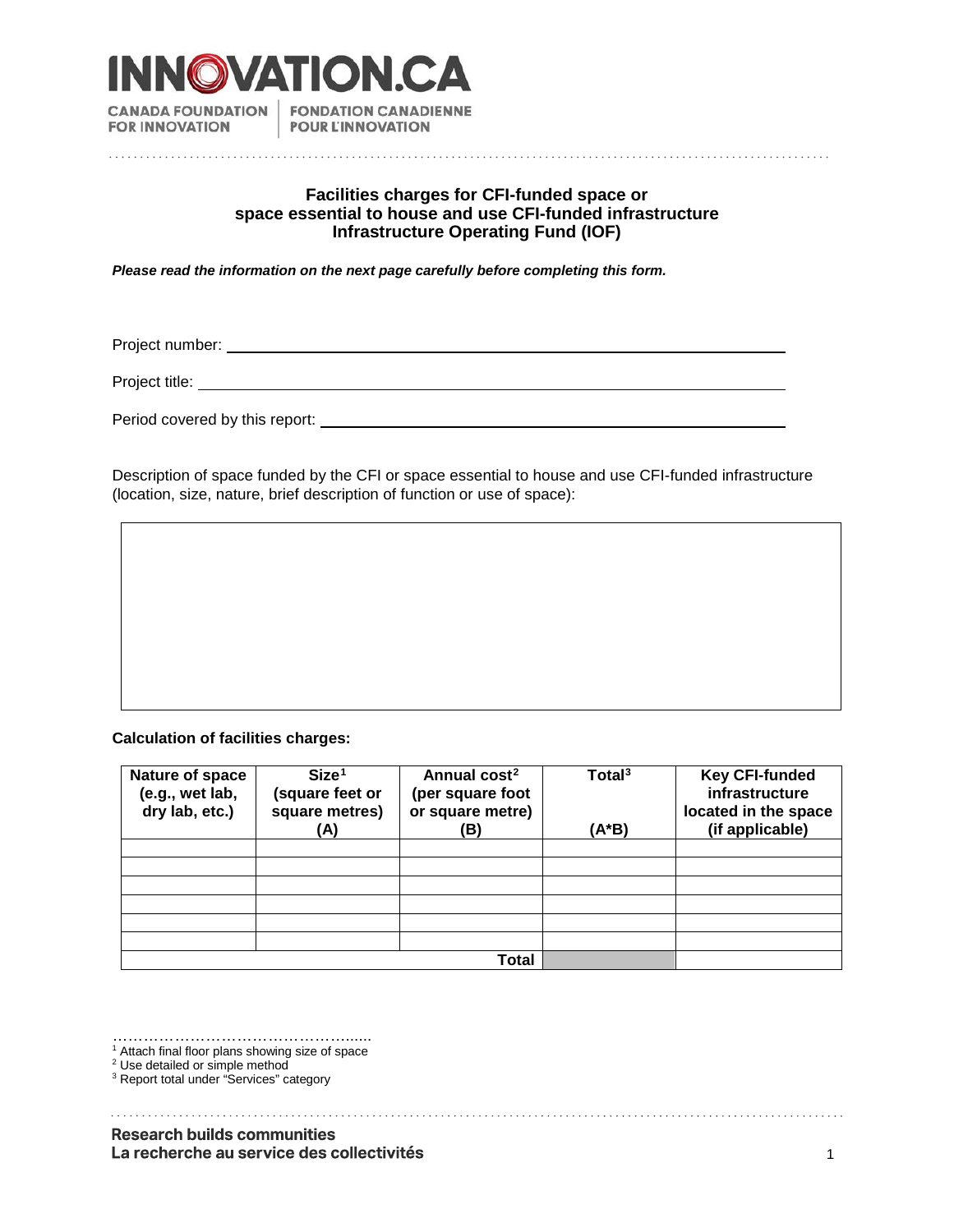## **Please read the following information carefully before completing the above form:**

- Facilities charges may be reported for space funded by the CFI or for space that is essential to house and use CFI-funded infrastructure, and may include common areas if applicable.
- When the space is used for multiple purposes (e.g., research and clinical/teaching use), facilities charges must be pro-rated accordingly.
- The CFI-funded project to which the facilities charges relate to must have been approved after July 1, 2001. However, the project must not have been funded through the Canada Research Chairs Infrastructure Fund (2000–06), the Career Awards (2002–06) or the international funds (2002 and 2007).
- The CFI-funded project must have passed the stage of award finalization, and the related CFI-funded infrastructure item must be operational and still used for research purposes for the period reported.
- The institution must keep on file all documentation for audit purposes for a minimum of six years and provide it upon request. This six-year period starts at the end of the fiscal year to which the records relate.
- Attach the final floor plans for the space and clearly highlight the funded space or the space that is essential to house and use the CFI-funded infrastructure. This may include common areas. The scale of the plans should allow for confirmation of the size of the space (square feet or square metres). Alternatively, confirmation from an architect can be provided to this effect.
- Use either a detailed method or a simple method to establish the annual cost. If you use a detailed method, it must be appropriate for calculating the actual cost per square foot (or square metre). Maintain supporting documentation for all cost elements.

If you use the simple method, you need not calculate the actual facilities costs, but you must use the provincial rate prescribed by the CFI. Rates are updated annually and include (for the space and builtin equipment): electricity, heating, cooling, water, sewer, custodial, security, built-in equipment repairs, as well as maintenance and repairs for the space.

When using the simple method, you must ensure that you do not report any of these costs separately to the CFI as they are already included in the rate (e.g. do not report maintenance and repairs costs, the cost of electricity for built-in equipment, or security costs separately since these costs are already included in the rate). Costs related to non-built-in equipment are not included in the rate and should be calculated and reported separately.

• Total facilities charges should be reported under the "Services" category in the IOF annual report. The total annual cost should be prorated to reflect the eligible portion if either of the following situations took place during the year: award finalization; space became, or ceased to be, operational or used for research purposes.

| Canada Foundation for Innovation   Fondation canadienne pour l'innovation |  |
|---------------------------------------------------------------------------|--|
|                                                                           |  |